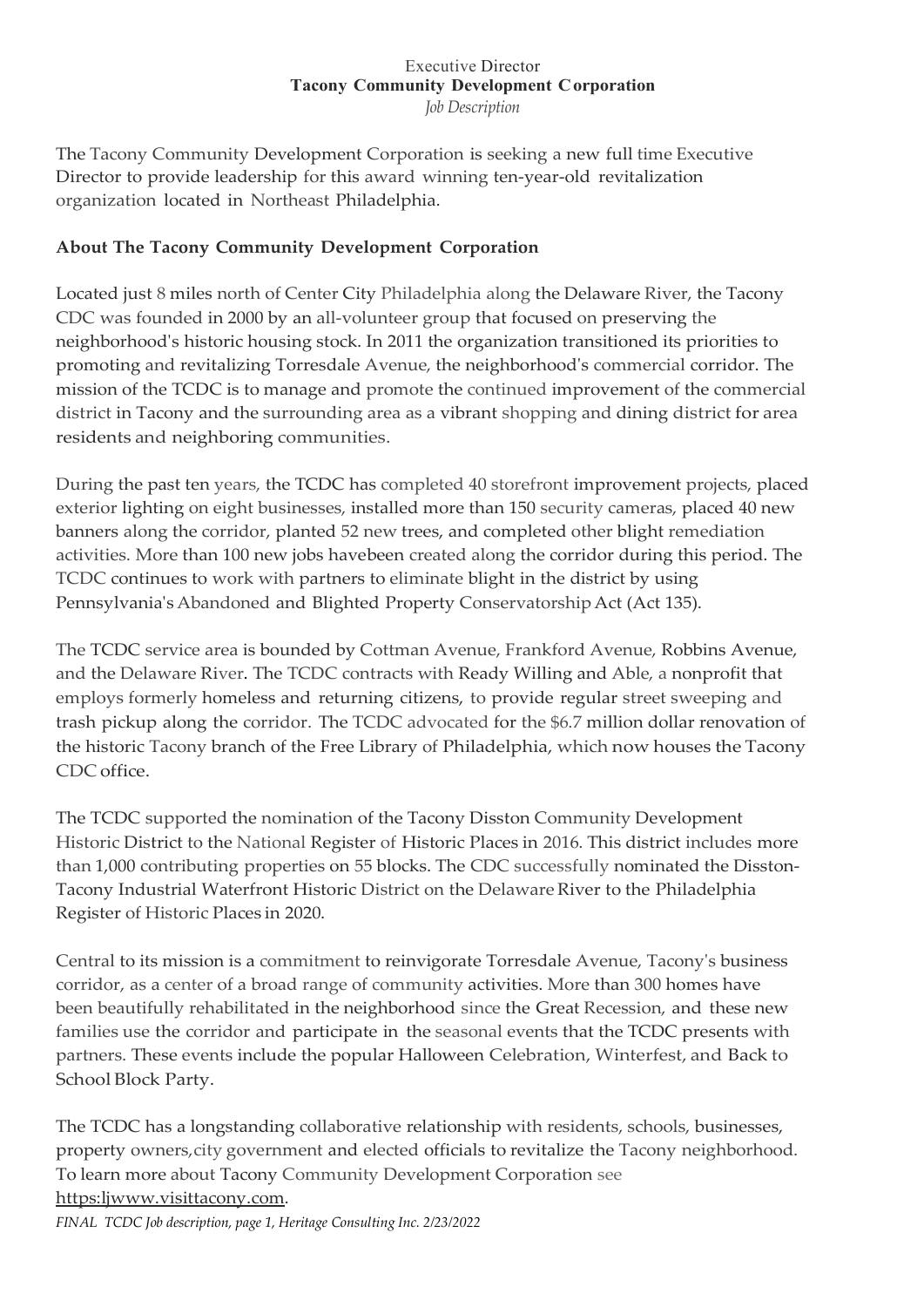### **Job Summary**

The Tacony Community Development Corporation's Executive Director manages the day-to-day affairs of the non-profit organization and serves as the organization's Corridor Manager. The Executive Director reports to the Tacony CDC's Board of Trustees and is supervised by the Board President on a day-to-day basis.

The Executive Director encourages investment and small business growth along Torresdale Avenue and other commercial nodes in Tacony to promote neighborhood economic development to revitalize the Tacony community. The Executive Director executes an annual work plan approved by the Board based on the CDC's five points including: Clean and Safe, Design, Promotion, Organization, and Economic Vitality.

The Executive Director is responsible for facilitating and managing projects that achieve these goals and worksclosely with the City of Philadelphia's Commerce Department. The Executive Director is imaginative, promotes excellence in neighborhood revitalization through historic preservation, good business practices, andcompliance with city, state, and federal regulations within the City of Philadelphia. Throughout the year, the Tacony CDC employs part-time work-study students, interns, volunteers, and outside consultants to assist with specific tasks and responsibilities.

### **Essential Responsibilities**

The TCDC Executive Director's duties encompass a variety of tasks as identified in the annual budget developed jointly with the Board of Trustees and outlined in the organization's fiveyear Strategic Plan. Annual staff evaluations are conducted by the CDC Board. Below is a list of tasks and responsibilities including but not limited to:

- 1. Serve as the program ambassador and point person for the Tacony CDC and be knowledgeable about the National Main Street Four Point Approach™ to commercial district revitalization. Complete andmanage the organization's website, social media, and a monthly e-newsletter to promote neighborhood projects and events.
- 2. Work with theBoard President and Trustees to implement an annual work plan and budget. Draft agendas, minutes, coordinate board attendance and monthly board meetings.
- 3. Write and manage proposals and administer contracts with funders including but not limited to: theCity of Philadelphia Commerce Department Targeted Corridor Management Program (TCMP) and Taking Care of Business (TCB) Cleaning Program, the Commonwealth of Pennsylvania DCED, the William Penn Foundation, and the Philadelphia CDC Tax Credit Partnership Program. Contract administration includes the preparation of regular contract reports, summaries, invoices, and otherrelevant activities.
- *FINAL TCDC Job description, page 2, Heritage Consulting Inc. 2/23/2022* 4. Promote, market, and assist business owners with Commerce Department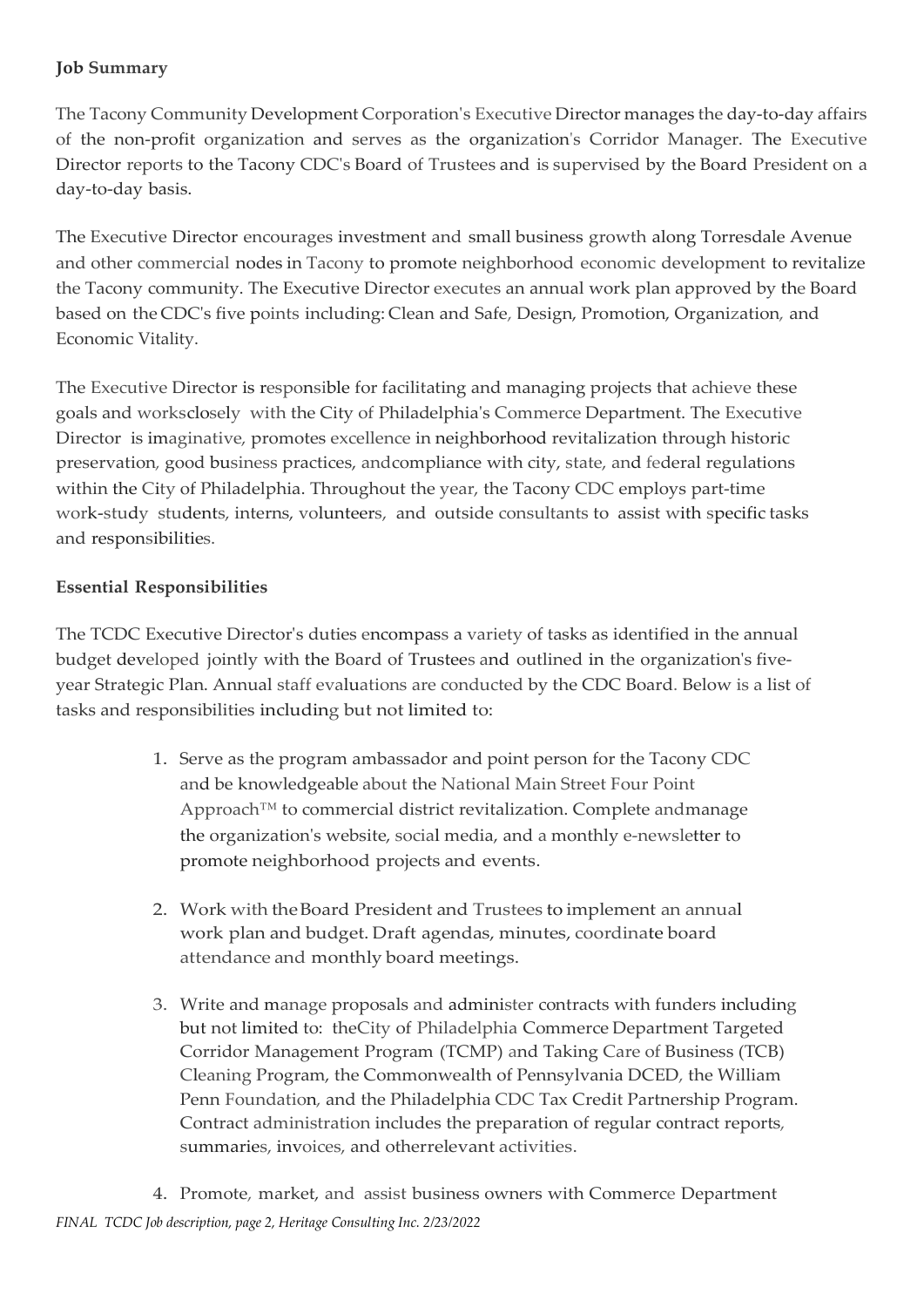matching grant programs including the Storefront Improvement Program, Business Security Camera Grant Program, Instore Program, and other grant programs.

- 5. Assist in the effort to retain, expand, and recruit businesses in Tacony including providing information, expertise, and referrals to technical assistance providers such as Finata, Entrepreneur Works, and the Philadelphia Industrial Development Corporation (PIDC).
- 6. Assist in the development of annual funding sources including membership solicitation, mailing, and renewal, grant-writing, and research, and identifying other funding sources.
- 7. Be well versed in Tacony neighborhood plans and planning efforts, zoning, business regulations and taxes in the City of Philadelphia, Philadelphia 311 system, the Philadelphia Police Department, and the responsibilities of various city departments to address corridor management issues.
- 8. Complete basic financial management and bookkeeping for the \$300,000 budget in partnership with theBoard President and Officers in addition to theCDC's Certified Professional Accountant. Complete routine corporate filings and prepare the organization's annual IRS Form 990 filings and audit with assistance from contracted accountant and auditor.
- 9. Work closely and creatively with organizational partners including but not limited to the Tacony Civic Association, Tacony Historical Society, Tacony Branch of the Free Library of Philadelphia, and all relevant elected officials.
- 10.Attend public meetings and represent the CDC (often after 5PM).
- 11.Work with outside partners on potential Act 135 petitions for Conservatorship under the Pennsylvania Abandoned and Blighted Property Conservatorship Act.
- 12.Attend regular training sessions and speak about the work of TCDC on panels and conference sessions provided by the Philadelphia Association of CDC's, Philadelphia Department of Commerce, the National Main Street Center, and the International Downtown Association.
- 13.Manage vendors, part-time employees, and organizations with a business/contractual relationship withthe organization.
- 14.Perform other duties as may be assigned by the Board President.

#### **Education, Experience, Attributes, Skills & Abilities**

• Seven to ten years of experience and/or education in one or more of the following areas: commercial district management, economic development, historic preservation, finance,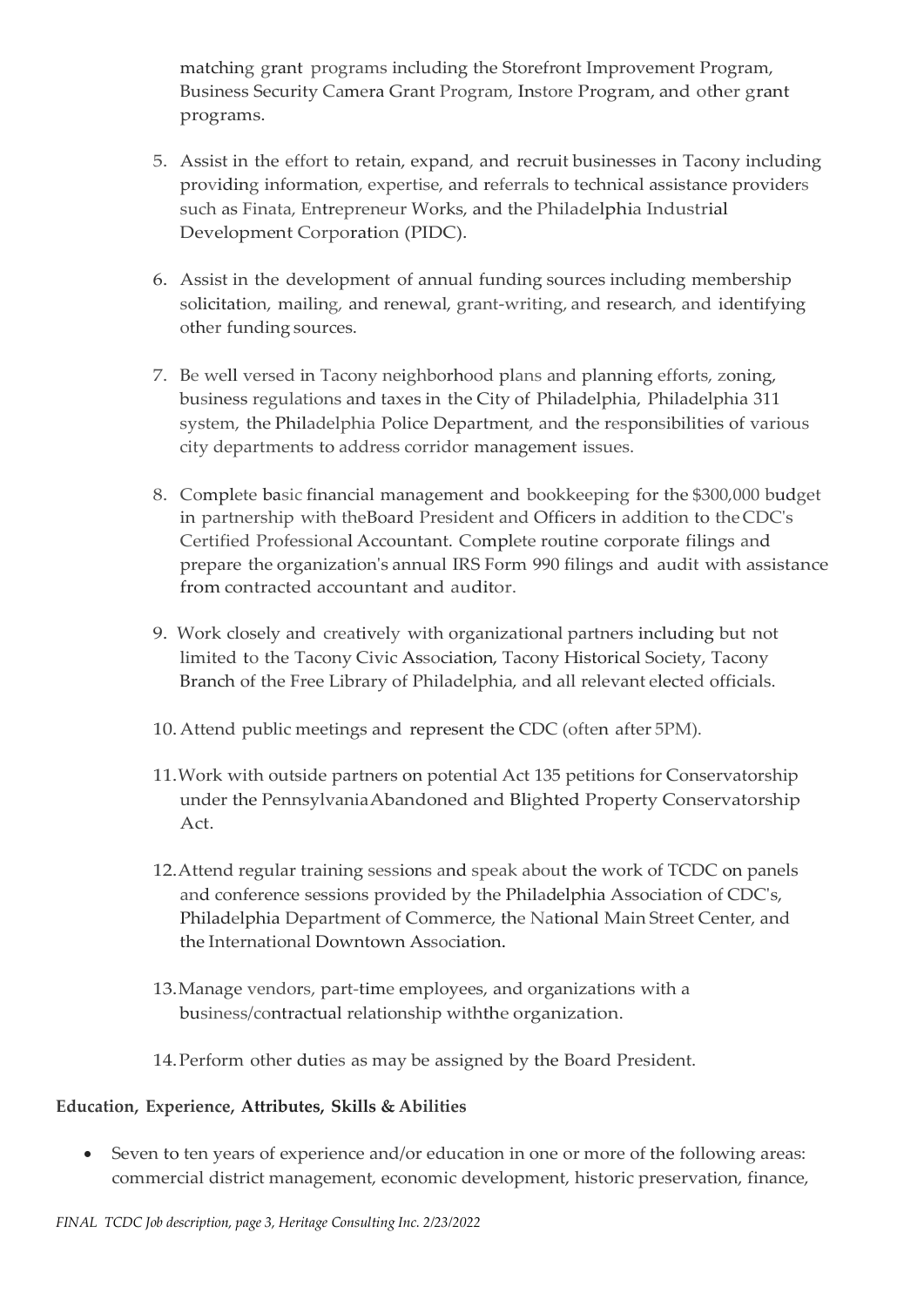public relations, urban planning, small business development, non-profit administration, or any related field. If your equivalent education, internships, academic papers, or experience is relevant, please discuss it in your cover letter.

- Thorough knowledge of the Main Street Approach ™ to commercial district revitalization.
- Exposure to and a passion for creativity in community development, clean and safe strategies, urban design, city planning, and economic development programs.
- Experience leading a nonprofit organization with a \$300,000 budget
- Strong working knowledge of finance, budget management, contract negotiation, and fiduciary responsibilities.
- Entrepreneurial, imaginative, well organized, high energy, and capable of functioning effectively in an independent and often stressful environment.
- Ability to listen and work with an active Board, merchants, property owners, community and government leaders and advocates.
- Capable of creatively managing multiple tasks successfully and exercising sound judgment in evaluating and making decisions to handle sensitive issues with diplomacy and confidentiality.
- Excellent computer skills and proficiency in MS Office Suite, QuickBooks, and fundraising databases(Little Green Light), presentation and basic graphic design/publishing.
- Highly skilled with social media platforms such as e-mail, website maintenance, newsletter (Constant Contact), Facebook, Instagram, Twitter, Zoom, Hootsuite, and other applications.
- Experience working in economically and racially diverse communities.

# **The following professional qualifications are notrequired but are preferred.**

- Master's degree in any of the above-mentioned fields.
- Experience leading a nonprofit organization with a \$350,000 budget
- A valid local driver's license.
- Minority and female candidates are strongly encouraged to apply.

### **Physical Demands**

The physical demands described are representative of those that must be met by an employee to successfully perform the essential functions of the job. Reasonable accommodations may be made to enable individuals with disabilities to perform essential functions. Work is performed primarily in an office setting with some outdoor work required. The Director is frequently required to stand and walk. The director must occasionally lift up to 25 lbs.

### **Compensation and Benefits**

Terms of employment are exempt, professional management; regular full-time 40 hours a week, with occasional evenings and weekends. Work hours are flexible, depending on the needs of the job. This job is based at the TCDC Office in the Tacony Branch of the Free Library (6742 Torresdale Avenue, Philadelphia, PA19135) and the Executive Director is expected to work on site or in the corridor at least four days a week.

Salary range is \$70,000 to \$80,000. Three-month probationary period.

Benefits include: a stipend of \$4,500 from the TCDC for health insurance of the employee's choice. Twelve paidholidays, fifteen vacation days, seven sick days, and three personal days per

*FINAL TCDC Job description, page 4, Heritage Consulting Inc. 2/23/2022*